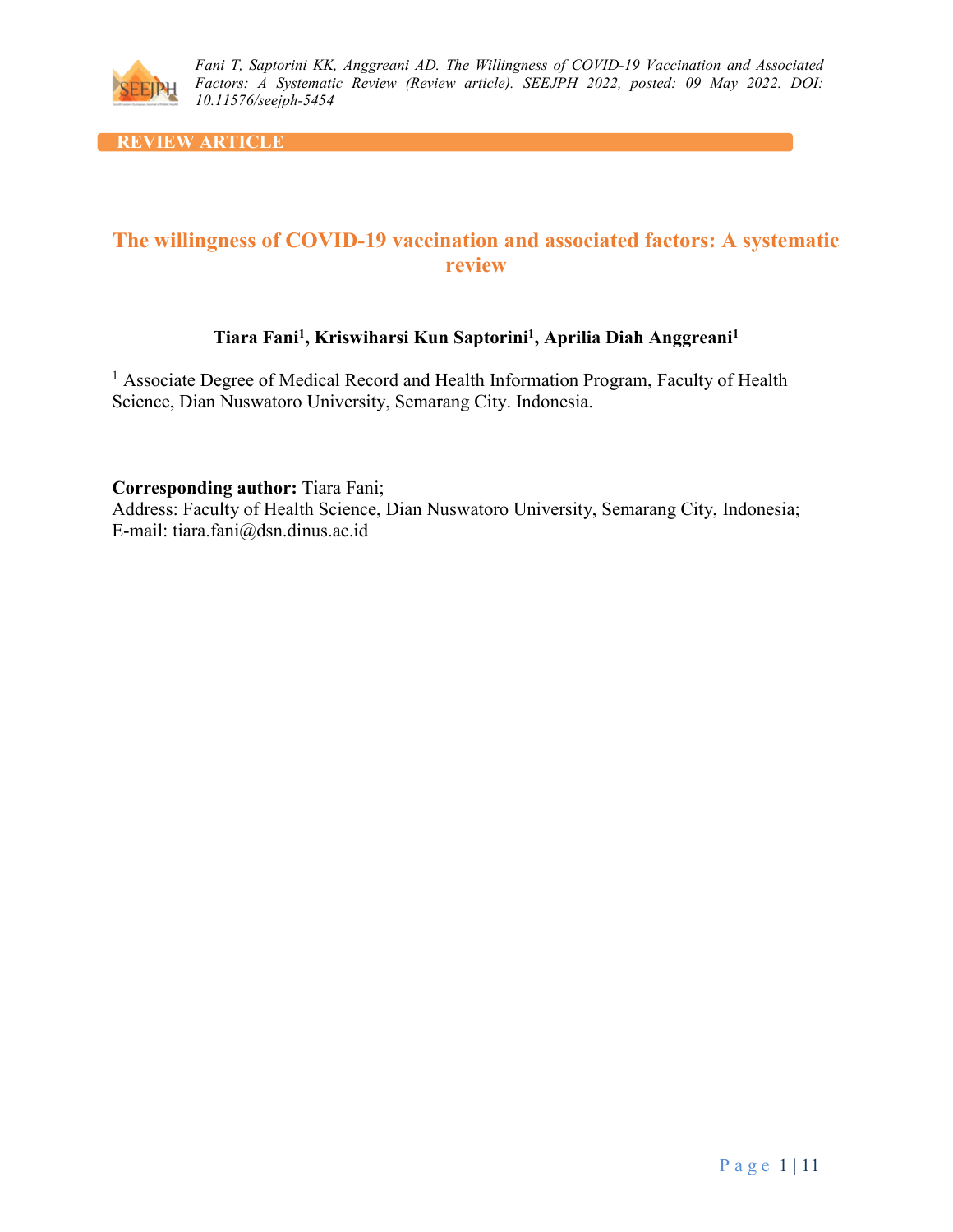

#### **Abstract**

**Aim:** Vaccination is an effective approach to avoid infection and reduce morbidity and mortality of infectious diseases. However, in previous infectious disease vaccination programs, some people were hesitant to get vaccinated. To develop an effective vaccination program or policy, the government or public health officials need to understand the factors that influence the willingness of COVID-19 vaccination from the various studies.

**Methods:** Between 1-18 December 2020, articles were searched from PubMed and ScienceDirect with the following key terms: Willingness, Acceptance, Acceptability, COVID-19 vaccine, and COVID-19 vaccination. Eligibility for article inclusion criteria was determined by PRISMA.

**Results:** 20 studies were included in this review. All studies were conducted in the early days of the COVID-19 pandemic. The willingness of COVID-19 vaccination ranged from 60-97% among the general population, 28-63% among healthcare workers, 56-65% among parents or caregivers, and 73% among factory workers. The common factors that affected the willingness of COVID-19 vaccination: gender, age, education, individual perception about diseases and the vaccine, trust in the government, statements of public health officials and health providers.

**Conclusion:** Concerns about disease risk, effectiveness, and side effects are important factors associated with vaccination willingness. To avoid vaccination hesitancy in the community, public health officials need to disseminate detailed information about the vaccines like efficacy level and side effects, and continue to provide information about the risks of COVID-19 for personal health and others through various online media to avoid vaccination hesitancy.

*Keywords: COVID-19, determinants, vaccination willingness.*

**Conflicts of interest:** None declared.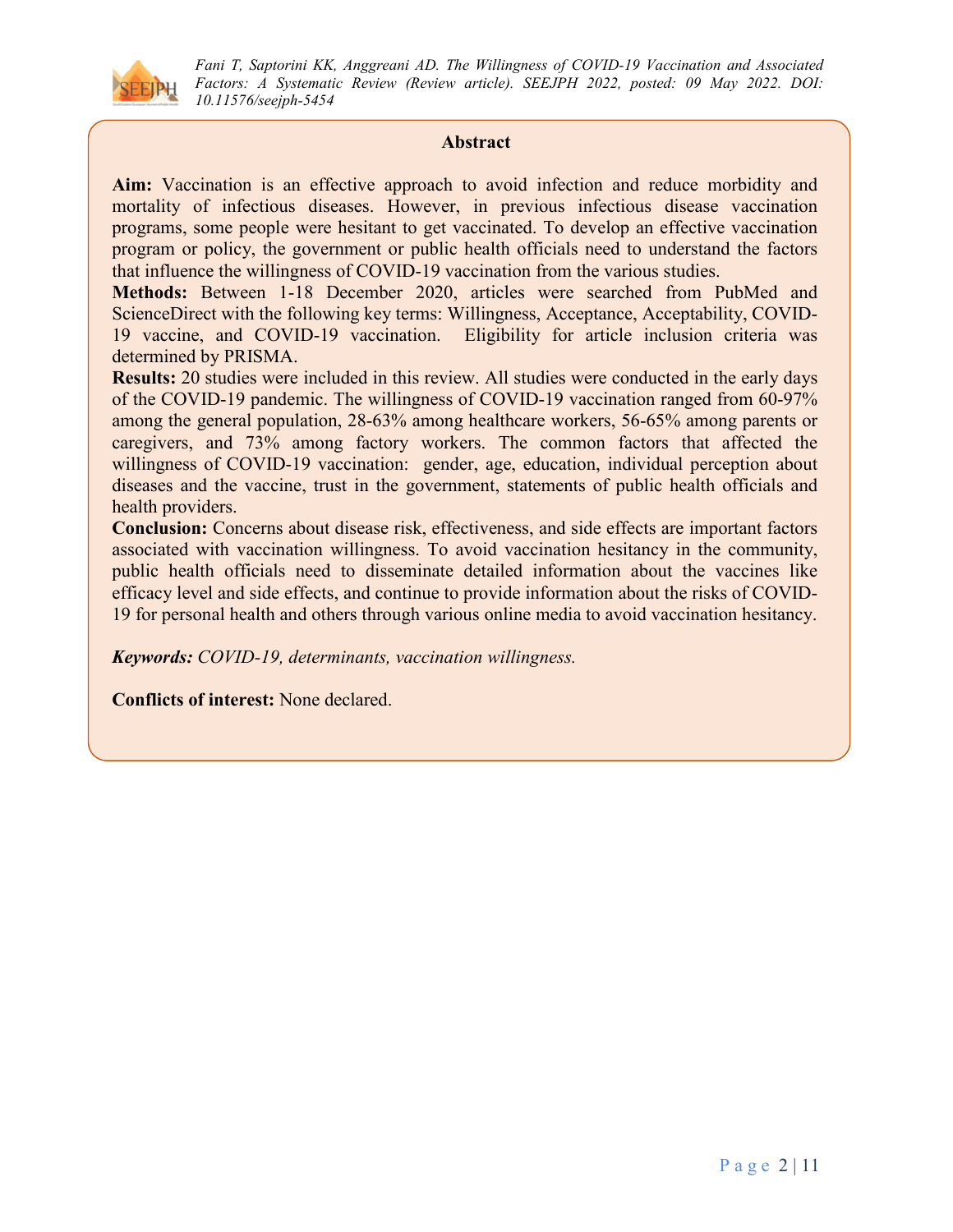

## **Introduction**

Until the end of 2020, there was no cure or herd immunity for the COVID-19 outbreak. The pandemic is a serious threat to public health and welfare (1). Vaccination is an effective approach to stop and prohibit infection and reduce morbidity and mortality of infectious diseases (2). In 2020, several countries had developed and distributed COVID-19 vaccines to reduce and eradicate the COVID-19 outbreak (3). During a disease pandemic such as the COVID-19 pandemic, vaccines must be developed and distributed effectively and efficiently. Some people were still hesitant to get vaccinated in previous infectious disease vaccination programs (2). Therefore, it is necessary to formulate a vaccination program or policy that can encourage people to get vaccinated. To develop an effective vaccination program or policy, the government or public health officials need to understand the factors that influence people's decisions to accept or reject vaccines. In 2020, several surveys have examined the acceptance or willingness of the COVID-19 vaccine and the determinant factors. Therefore, this systematic review of published articles combined data from related surveys and identified factors that influence COVID-19 vaccination willingness in the general and specific populations.

## **Methods**

#### *Search Strategy*

We searched for articles indexed in the electronic databases of PubMed and Sciencedirect with the following key terms: Willingness, Acceptance, Acceptability, COVID-19 vaccine, and COVID-19 vaccination. Articles were searched 1-18 December, 2020. The search terms were combined with the Boolean operator as follows: "(willingness OR acceptance OR acceptability) AND (covid-19 vaccine OR covid-19 vaccination)".

Furthermore, relevant articles had extracted from the references section of the manuscripts found in the initial search.

## *Selection criteria*

We searched articles that examine the willingness or acceptance of COVID-19 vaccination. We included observational research articles; research on the prevalence of willingness to take the COVID-19 vaccine, and COVID-19 vaccination willingness/acceptance factors. We excluded articles: systematic reviews, narrative reviews, data articles, letters to editors, and published on pre-print or pre-proof servers; articles published in languages other than English; information about COVID-19 vaccination acceptance or hesitancy was unclear. Eligibility for article inclusion and exclusion criteria determined by Preferred Reporting Items for Systematic Reviews and Meta-Analyses (PRISMA) according to the diagram in Figure 1.

## *Results*

#### *Study Selection*

822 articles were found in the electronic database PubMed and Sciencedirect. From the search results, 20 articles met the selection criteria for further analysis (Figure 1).

## *Study Characteristics*

The studies included in the analysis observed general populations (70%) (4-17) healthcare workers (15%) (18-20) parents and caregivers (10%) (11,21) and factory workers (5%) (22). All surveys in reviewed articles were self-administered (based on online surveys), and the sample size ranged from 613 to 13,426 respondents. The studies mostly surveyed in China, US and European Countries and were mostly conducted in the early days of the pandemic before the COVID-19 vaccine availability in the respective countries. 40% articles were published in journals on vaccines (Table 1).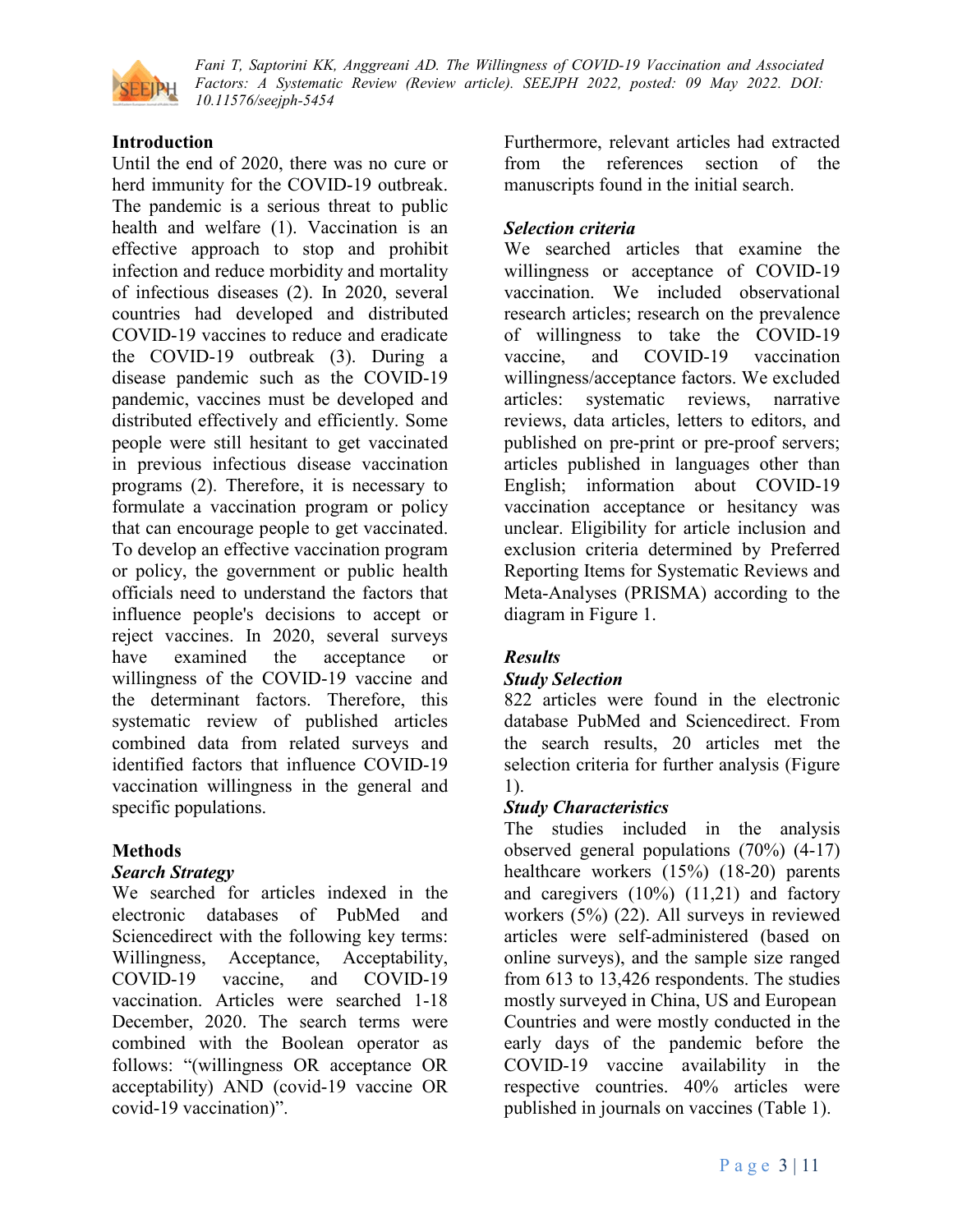

#### *Vaccination Willingne*

The reported willingness to participate in the COVID-19 vaccination ranged from 60.0% to 97.0% among general population respondents (4-7,9,10,12-17,23), 27.7% to

63.0% among healthcare workers (18-20), 55.8%-65.0% among parents or caregivers (11,21), and 72.6% among factory workers (22).



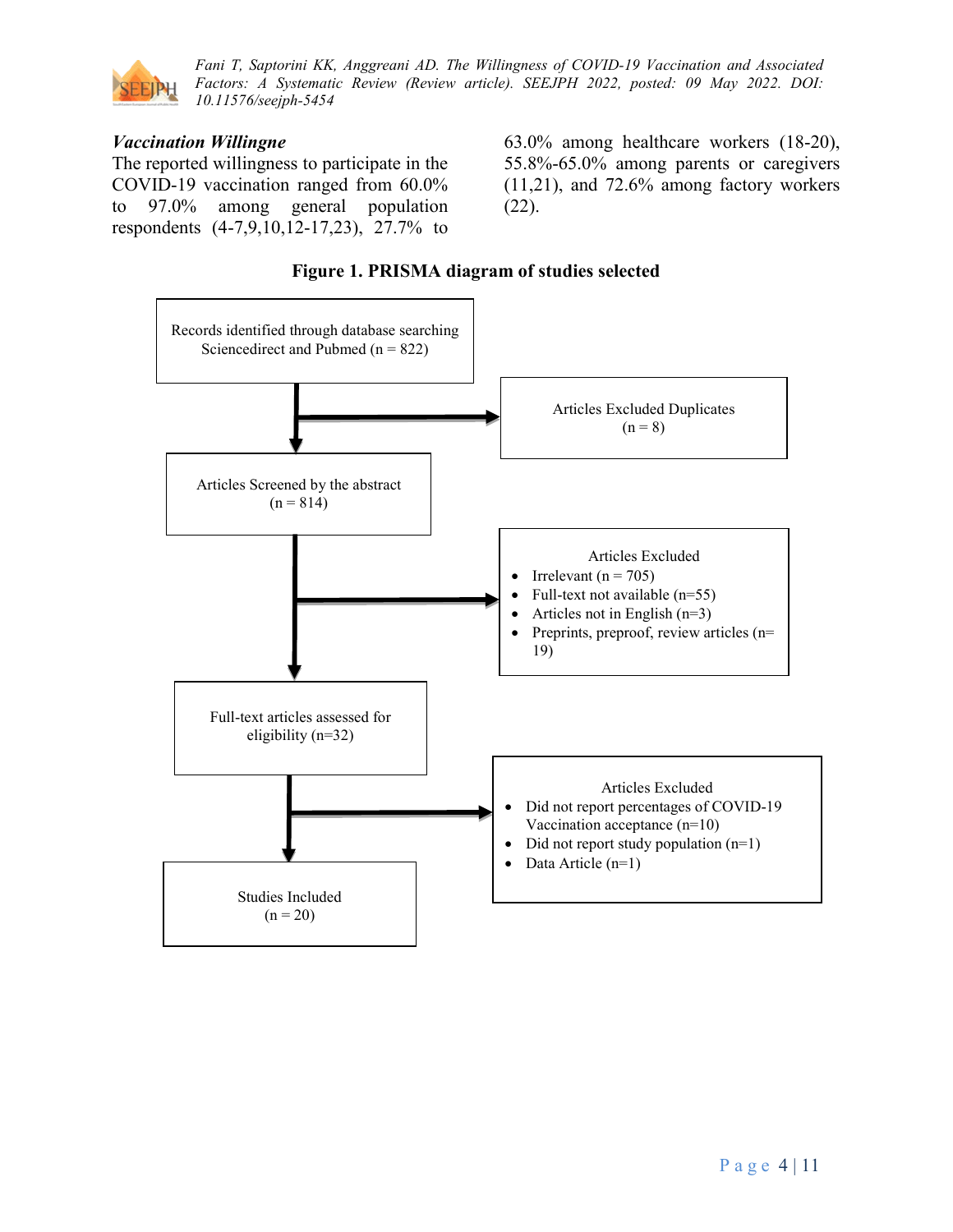

| Study                                       | Journal                                           | Year | Country                                                                 | n                              | Time of<br><b>Study</b>             | Data<br>Collection<br><b>Method</b>            | Characteristic of<br>Participants                                                                                 | <b>COVID-19 Vaccination</b><br><b>Willingness</b>                                               |
|---------------------------------------------|---------------------------------------------------|------|-------------------------------------------------------------------------|--------------------------------|-------------------------------------|------------------------------------------------|-------------------------------------------------------------------------------------------------------------------|-------------------------------------------------------------------------------------------------|
| Kwok, Kin On et<br>al (18)                  | International<br>Journal of<br>Nursing Studies    | 2020 | China                                                                   | 1205                           | mid-March<br>and late<br>April 2020 | Online<br>survey                               | Nurses with mean<br>$age = 40.79$ , mostly<br>female nurses (90%).                                                | 63%                                                                                             |
| Bell, Sadie et al<br>(21)                   | Vaccine                                           | 2020 | England                                                                 | 1252                           | April 19<br>and May<br>11, 2020     | Online<br>survey and<br>structure<br>interview | parent or guardian of<br>a child aged $\leq$ 18<br>months, England<br>residents, and aged<br>above 16 years.      | Definitely Accept: 55.8%;<br>Unsure but leaning towards<br>yes: 34.3%                           |
| Guidry et al (4)                            | American<br>Journal of<br>Infection<br>Control    | 2020 | US                                                                      | 788                            | $Jul-20$                            | Online<br>survey                               | General Populations<br>above 18 years                                                                             | 60% definitely or probably<br>willing to take COVID-19<br>vaccine.                              |
| Karlsson et al (5)                          | Personality and<br>Individual<br>Differences      | 2020 | Finland                                                                 | 1325                           | 3rd and<br>17th of<br>April 2020    | Online<br>survey                               | General Populations<br>whose Facebook<br>users                                                                    | $\frac{3}{4}$ of respondents (21.83%)<br>likely, 51.1% very likely)                             |
| Malik et al (10)                            | EClinical<br>Medicine                             | 2020 | US                                                                      | 672                            | May-20                              | Online<br>survey                               | General Populations<br>above 18 years                                                                             | 67%                                                                                             |
| Goldman et al<br>(11)                       | Vaccine                                           | 2020 | Canada, USA,<br>Japan, Spain,<br>Switzerland,<br>Israel.                | 1541                           | March 26-<br>May 31,<br>2020        | Online<br>survey                               | Caregivers and their<br>children arrive to 16<br>pediatric Emergency<br>Departments (ED)                          | 65%                                                                                             |
| Sarasty et al (12)                          | Vaccine                                           | 2020 | Ecuador                                                                 | 1,050                          | April 2 to<br>7,2020                | Online<br>survey                               | <b>General Populations</b>                                                                                        | 97%                                                                                             |
| Detoc et al (23)                            | Vaccine                                           | 2020 | France                                                                  | 3259                           | March 26<br>to April<br>20,2020     | Online<br>survey                               | General Populations<br>above 18 years and<br>adult patients in<br>France.                                         | 77.6% (general populations)<br>81.5%, (healthcare workers)<br>73.7% (non-healthcare<br>workers) |
| Leng et al $(13)$                           | Vaccine                                           | 2020 | China                                                                   | 1883                           | Not<br>reported                     | Online<br>survey                               | General Population<br>in some Chinese<br>provinces.                                                               | 84.77%                                                                                          |
| Reiter et al (14)                           | Vaccine                                           | 2020 | <b>United States</b>                                                    | 2,006                          | $May-20$                            | Online<br>survey                               | <b>US</b> General<br>Populations aged $\geq$ 18<br>years                                                          | 69%                                                                                             |
| Wang K. et al<br>(19)                       | Vaccine                                           | 2020 | China                                                                   | 806                            | 26 February<br>and 31<br>March 2020 | Online<br>survey                               | Nurses                                                                                                            | 40.0%                                                                                           |
| Wang J. et al $(15)$                        | Vaccine                                           | 2020 | China                                                                   | 2058                           | $Mar-20$                            | Online<br>survey                               | General Populations<br>above 18 years in<br>China                                                                 | 91.3%                                                                                           |
| Harapan et al (16)                          | Frontiers in<br>Public Health                     | 2020 | Indonesia                                                               | 1,359                          | March 25<br>and April 6,<br>2020    | Online<br>survey                               | General population in<br>Indonesia                                                                                | 93.3% (95% effective<br>vaccine), 67.0% (50%<br>effectiveness)                                  |
| Lazarus et al (17)                          | Nature Medicine                                   | 2020 | 19 countries                                                            | 13,42<br>6                     | $Jun-20$                            | Online<br>survey                               | General populations<br>in 19 countries                                                                            | 46.8% and 24.7%<br>Completely and somewhat<br>agree.                                            |
| Palamenghi et al<br>(6)                     | European<br>Journal of<br>Epidemiology            | 2020 | Italy                                                                   | 968                            | Not<br>reported                     | Online<br>survey                               | General Populations                                                                                               | 59%                                                                                             |
| Al-Mohaithef et<br>al $(7)$                 | Journal of<br>Multidisciplinar<br>y Healthcare    | 2020 | Saudi Arabia                                                            | 992                            | Not<br>reported                     | Online<br>survey                               | General population in<br>4 major cities<br>(Dammam, Jeddah,<br>Riyadh, and Abha) in<br>Saudi Arabia               | 642 have an interest to<br>accept the COVID-19<br>vaccine                                       |
| Salali et al (8)                            | Cambridge<br><b>University Press</b>              | 2020 | UK and Turkey                                                           | UK:<br>1088<br>Turkey:<br>3936 | $May-20$                            | Online<br>survey                               | <b>General Populations</b><br>above 18 years                                                                      | Not reported                                                                                    |
| Nzaji et al (20)                            | Pragmatic and<br>Observational<br>Research        | 2020 | Congo                                                                   | 613                            | March to<br>April<br>30,2020        | Online<br>survey                               | HCWs in some<br>referral Hospital and<br>University Hospital<br>in Lubumbashi,<br>Mbuji-Mayi, and<br>Kamina towns | 27.7%                                                                                           |
| Zhang et al (22)                            | <b>JMIR Pediatrics</b><br>And Parenting           | 2020 | China                                                                   | 1052                           | September<br>1 to 7, 2020           | Online<br>survey                               | Factory workers in<br>Shenzhen who had at<br>least 1 child under 18<br>years                                      | 72.6%                                                                                           |
| Neumann-<br>Böhme, Sebastian<br>et al $(9)$ | The European<br>Journal of<br>Health<br>Economics | 2020 | Germany, Italy,<br>Denmark, France,<br>Portugal, the<br>Netherlands, UK | 7664                           | 2 and 15<br>April, 2020             | Online<br>survey                               | General populations                                                                                               | 73.9%                                                                                           |

#### **Table 1. Study characteristics**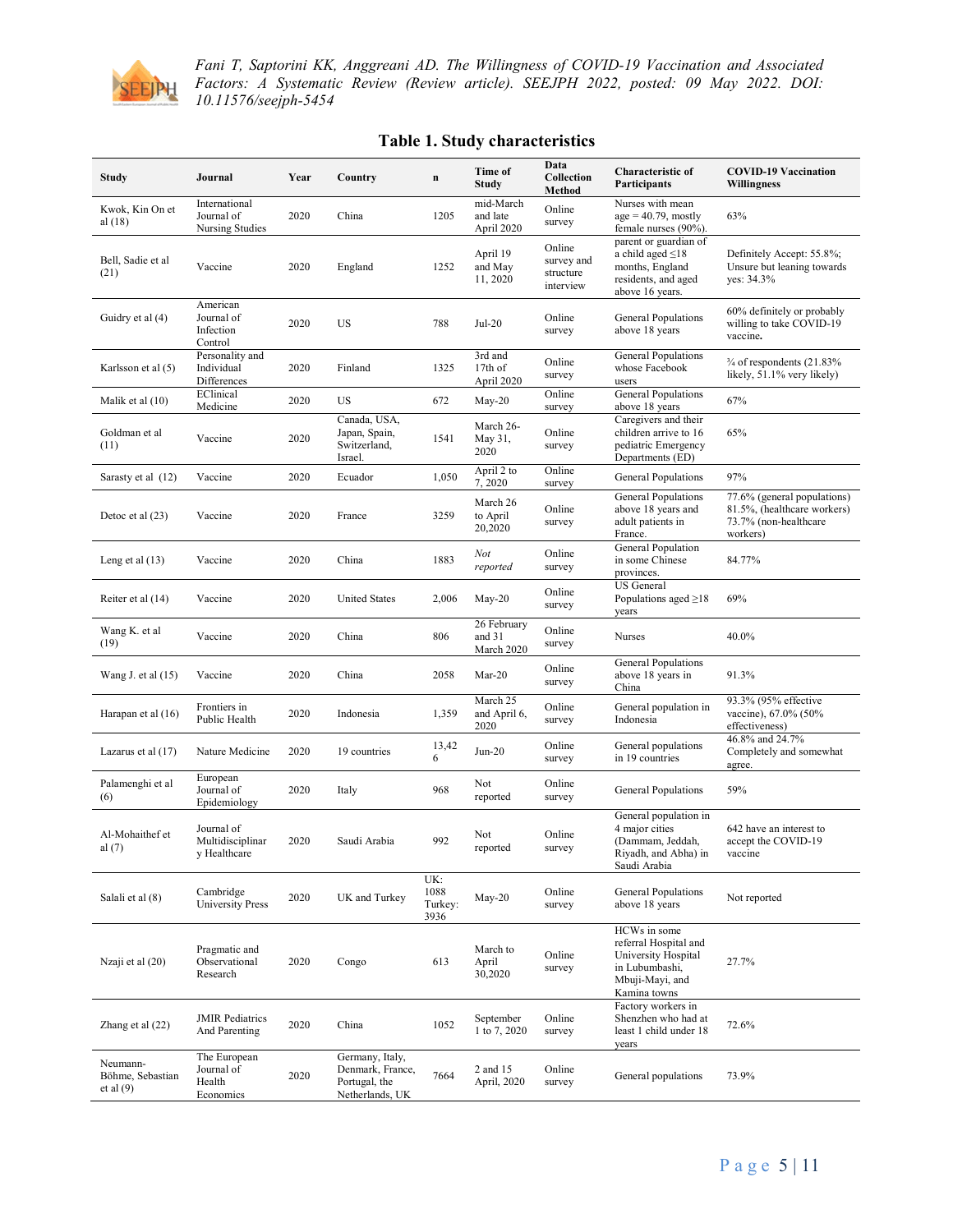

## *Socio-Demographic Factors*

Several studies have reported that sociodemographic factors influence a person's decision to take the COVID-19 vaccine. Most studies show that men were more interested to participate in the COVID-19 vaccination than women, both in the general populations and among healthcare workers (4,8-11,14,15,17,19,20,23). Several studies have shown that age is related to the decision to take the COVID-19 vaccine. People in the older age groups (=>40years) were more willing to take the COVID-19 vaccine (5-7,9-11,13,17,20,23), but one study showed the opposite (18). Meanwhile, in the young and middle age groups, there was no consistency, several studies reported that the younger  $(\leq 24$  years)  $(6,18)$  or middle age groups (24-<40 years) (17) were more willing to take the vaccine, other studies reported opposite results (6,17). Four articles reported that the education level is associated with the willingness to participate in COVID-19 vaccination, but there was inconsistency in the results. Three articles reported that people showed more willingness with higher education  $(4,10,17)$ to get COVID-19 vaccine, while one article reported this for people with lower education (13). Other demographic variables related to willingness to participate in vaccination against COVID-19 are being married, marital status (7,15), working as a healthcare workers (20,23), working in private services (19), and household income (13,14,17,21).

## *Determinant of willingness*

The factors or reasons that influence the general population's willingness to participate in Covid-19 Vaccination vary considerably. Common factors or reasons to accept COVID-19 vaccination are perceptions to contract more likely COVID-19 (5,7,8,13-15) and COVID-19 as a severe/dangerous disease (5,14,23), those

who had a higher perceived-risk level of COVID-19 infection (10,14,16,23), those who had been vaccinated against influenza (11,15,19), those who had higher trust that the vaccine is safe  $(5,6,13,20)$ , living in a country or place with a higher number of COVID-19 cases (14,15,17) or if vaccine was free, cheap, or convenient (13,15,16), other factors are less frequently named in the selected literature. Among parents or caregivers, the factors that influence the willingness to get COVID-19 vaccination for their children were: age of the child (11,22), family support, perceived behavioral control about COVID-19 vaccination in children, had a higher exposure to positive information about COVID-19 vaccination, avoiding social gatherings with other people or crowded places (22), having children that were up-todate on their vaccines and had no chronic illness; caregiver/parents that have concerns about their child and others (11), and having 2-3 children (21). Several factors that make people refuse to be vaccinated are: those who are concerned about the vaccine safety and side effects (9,11,13-15,17,19), concerns related to vaccines that are new or developed rapidly (11,19), concerns about the effectiveness of vaccines to prevent transmission of COVID-19 (16,19), if vaccines have a short protection duration  $(\leq 2$  years), and required higher doses (13).

## **Discussion**

Before the COVID-19 vaccine was available, all affected countries found it difficult to control the spread of COVID-19 by enforcing quarantine, lockdowns, social distancing, and mandatory use of face masks while in public places, and travel restrictions. The current pandemic has caused tremendous physical and psychosocial health impairments for society and has driven massive problems in the global economy. Therefore, various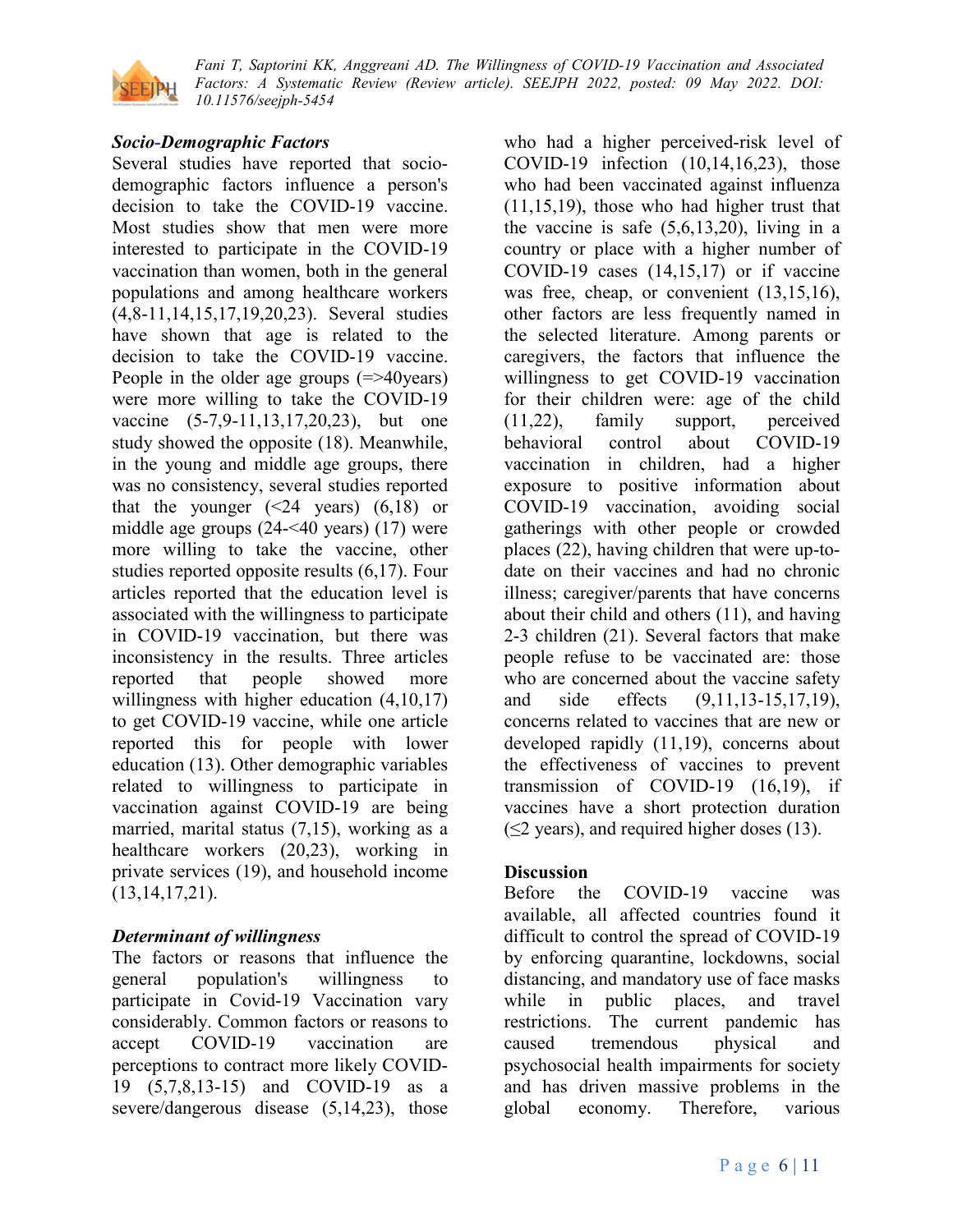

countries have started to develop vaccines. Vaccines are an effective way to control the transmission of communicable disease outbreaks (24). There has been a lot of research to determine the vaccine acceptance/willingness and its associated factors. Based on this review, the willingness to get the COVID-19 vaccine varies considerably among general populations and healthcare workers. Most studies report a willingness to be vaccinated in the range of 50-70%. These results need essential consideration to support vaccination programs in the general populations and particular groups.

Socio-demographic factors that most frequently affected the decision-making regarding COVID-19 vaccination were gender, age, and education in the general population and certain sub-groups. Men were more likely willing to get the COVID-19 vaccine than women. Several systematic reviews reported that during the 2009 pH1N1 pandemic, pertussis, hepatitis B, and influenza vaccination met a consistently higher acceptance in males than females worldwide (2,25,26). Women were more concerned about vaccine side effects and getting infected by the novel disease. Therefore, women were more willing to use protective measures during epidemics or pandemics (27,28). Older age and higher educated people were more likely to have vaccine intentions. Older age groups had more willingness because they had higher incidence and mortality than a younger age. In addition, comorbidity as a higher COVID 19 risk factor is common among older people (29). Even though age, education, occupation, and household income were associated with covid 19 vaccine uptake intentions, the results were still inconsistent between the selected studies. Other factors and category differences in the selected studies may affect these inconsistent results.

Personal perception regarding the risk of disease and the COVID-19 vaccine is an essential factor in vaccine acceptance. In previous vaccination programs, vaccine side effects and efficacy were the main considerations for vaccine acceptance (2,27,30). Vaccination acceptance was relatively high when people perceived that the vaccine has very high effectiveness, safety, and no adverse side effects. This review also found that vaccine acceptance was affected by personal perceptions of the severity, adverse effects  $(5,14,23)$ , and disease transmission risks of COVID-19 (5,8,14-16,23,31,32). Concerns related to vaccine side effects and safety (6,9,11,13– 15,17,19,20), the effectiveness of the COVID-19 vaccine (14-16,19), vaccines that were new or developed rapidly  $(11,19)$ affected COVID-19 vaccine uptake. Some studies reported the duration of vaccine protection and vaccine doses also affected the willingness of COVID-19 vaccination (13). Several countries have distributed vaccines to the community. Several types of vaccines have an efficacy >90%, like Pfizer-BioNTech (95%), Moderna (94.5%), Russia's Sputnik V Vaccine (92%). Several vaccines with an efficacy rate <90% also were distributed in countries. For example, AstraZeneca with 70% average from a combination of two analyses. Sinovac Biotech (based on late-stage clinical trials in Brazil) a vaccine efficacy rate of 50.4%. However, recently other tests conducted by Butantan Institute, Brazil showed a 78% efficacy rate of Sinovac Biotech in mild cases and 100% in moderate and severe cases (33). After distribution, there were reports of vaccine side effects in patients after vaccine injection. Apart from the typical side effects of vaccines (muscle pain, headache, and fatigue), some cases reported severe/rare effects after vaccination. Uncommon reported side effects include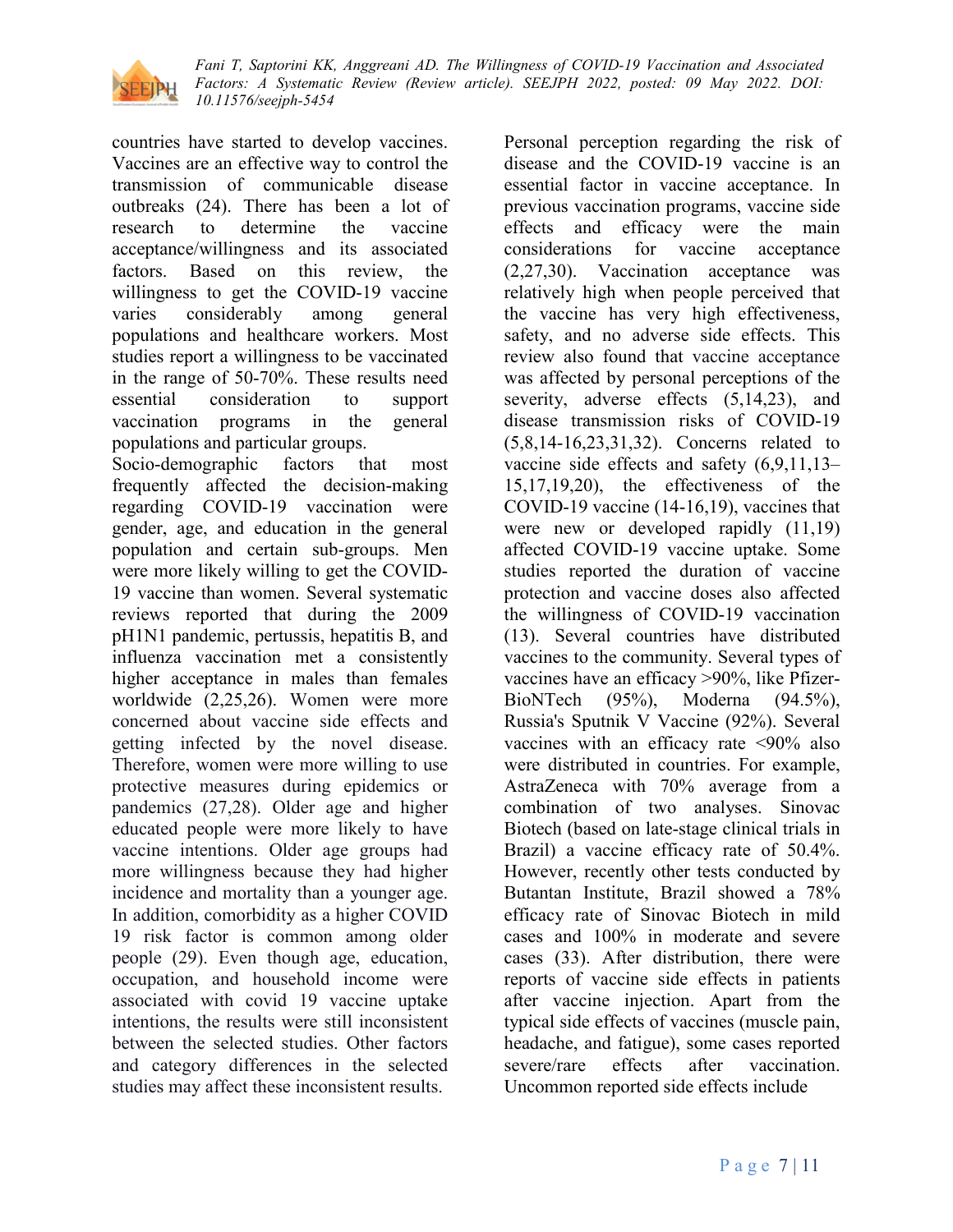

anaphylactic shock, facial paralysis, and even death after a few days of being injected with certain types of vaccines. Even so, it still needs further exploration (34).

People were more likely to uptake the COVID-19 vaccine if the vaccines were free, cheap, or convenient (3,15,16). In this review, several studies reported healthcare provider recommendations on vaccination (14,15), people who trusted their government (8,17), and the health system in their respective country (7,35) affected vaccination acceptance. Nowadays, people access health information from various sources, including social media platforms that gain popularity globally. Social media popularity grows public health concerns regarding the impacts of anti-vaccination or conspiracy theory contents (36). A study showed that about 50% of the population has little evidence of conspiracy thinking about coronavirus. The conspiracy beliefs lead to mistrust, less compliance with government guidelines, and unwillingness to participate in future tests or treatment. The holders of coronavirus conspiracy beliefs were more likely to share their opinions with others (37). Therefore, misinformation about COVID-19 and vaccines will spread in the community. Misinformation about the efficacy and side effects of the vaccine lead to vaccine hesitancy. Public health officials should disseminate complete information about the vaccines like efficacy level and side effects through various online media. Providing detailed information about vaccines to the public is essential to avoid vaccine hesitancy due to widespread misinformation. The government and health providers also need to follow up on the widespread of misinformation about the vaccine.

## *Limitations*

Hardly any studies with specific populations (health workers, parents or child caregivers, and factory workers) were selected in this review. Several factors and reasons related to the willingness of COVID-19 vaccination were inconsistent because the questions regarding the determinants in the selected studies varied. In addition, the article selection process did not consider the reported study bias in the reviewed articles.

## *Conclusion*

The factors that consistently affected the willingness of COVID-19 vaccination include gender, age, and educational level, individual perception about the disease and the vaccine, as well as trust in the government, public health officials, and health providers. Concerns about disease risk, effectiveness, and side effects are the most important factors. Therefore, to avoid vaccination hesitancy in the community public health officials need to disseminate detailed information about the vaccines like efficacy level and side effects and continue to provide information about the risks of COVID-19 for personal health and others through various online media. The government and health providers also need to follow up on the widespread misinformation about the vaccine. Further research needs to explore health promotion methods in the vaccination program and health literacy in general populations.

#### **References**

- 1. World Health Organization. WHO Director-General's opening remarks at the media briefing on COVID-19 [Internet]. Available from: https://www.who.int/directorgeneral/speeches/detail/whodirector-general-s-opening-remarksat-the-media-briefing-on-covid-19--- 12-october-2020 (accessed: 2020 December 29, 2020).
- 2. Nguyen T, Henningsen KH, Brehaut JC, Hoe E, Wilson K. Acceptance of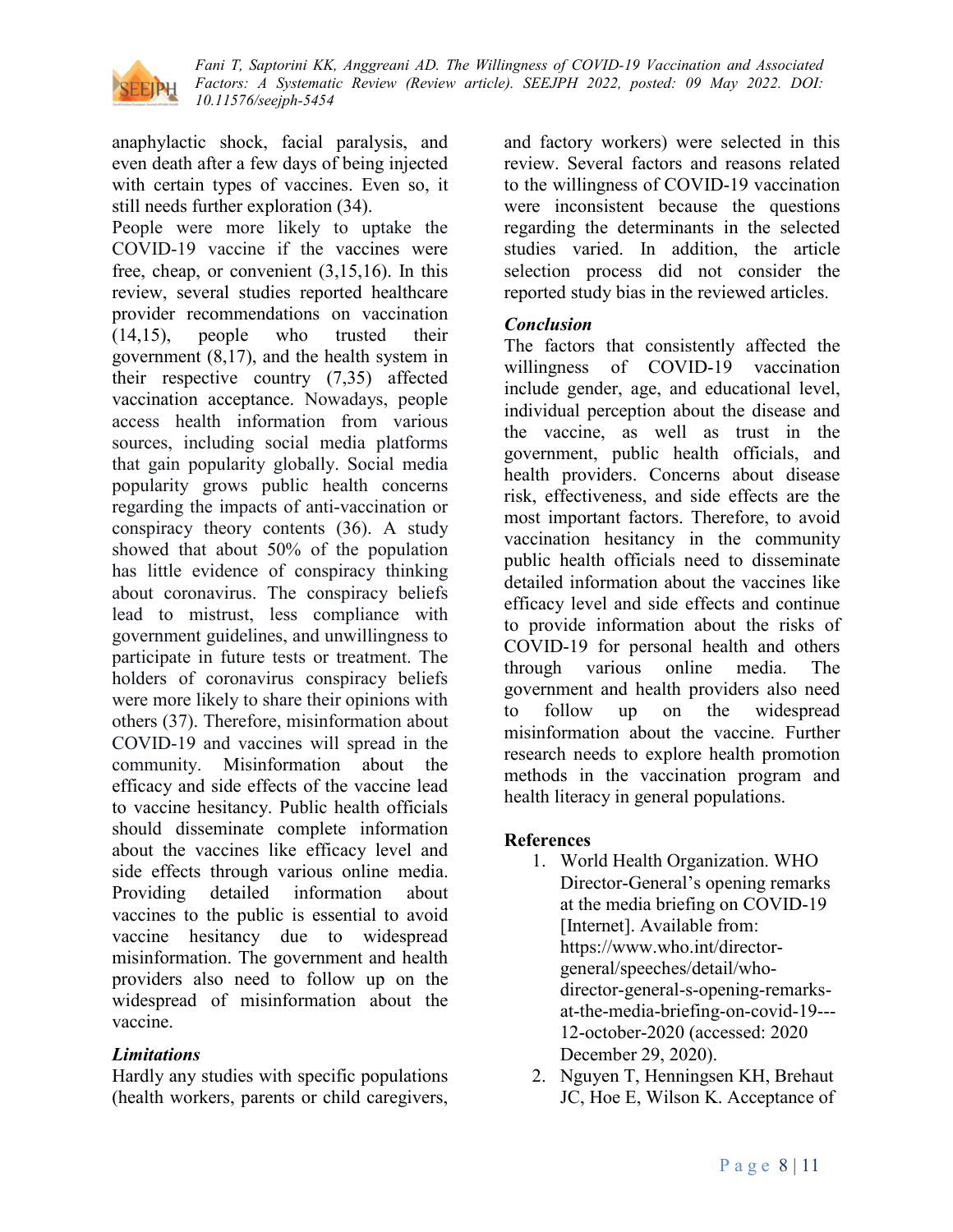

a pandemic influenza vaccine: A systematic review of surveys of the general public. Infect Drug Resist 2011;4:197-207.

3. Oxford Martin School. Statistics and Research: Coronavirus (COVID-19) Vaccinations [Internet]. Available from:

https://ourworldindata.org/covidvaccinations (accessed: December 29, 2020).

- 4. Guidry JPD, Laestadius LI, Vraga EK, Miller CA, Perrin PB, Burton CW, et al. Willingness to get the COVID-19 vaccine with and without emergency use authorization. Am J Infect Control 2021;49:137-42.
- 5. Karlsson LC, Soveri A, Lewandowsky S, Karlsson L, Karlsson H, Nolvi S, et al. Fearing the disease or the vaccine: The case of COVID-19. Pers Individ Dif 2021;172:110590.
- 6. Palamenghi L, Barello S, Boccia S, Graffigna G. Mistrust in biomedical research and vaccine hesitancy: the forefront challenge in the battle against COVID-19 in Italy. Eur J Epidemiol 2020;35:785-8.
- 7. Al-Mohaithef M, Padhi BK. Determinants of COVID-19 Vaccine Acceptance in Saudi Arabia: A Web-Based National Survey. J Multidiciplinary Healthc 2020;13:1657-63.
- 8. Salali GD, Uysal MS. COVID-19 vaccine hesitancy is associated with beliefs on the origin of the novel coronavirus in the UK and Turkey. Psychol Med 2020;(i):26-8.
- 9. Neumann-Böhme S, Varghese NE, Sabat I, Barros PP, Brouwer W, van Exel J, et al. Once we have it, will we use it? A European survey on willingness to be vaccinated against

COVID-19. Eur J Heal Econ 2020;21:977-82.

- 10. Malik AA, McFadden SAM, Elharake J, Omer SB. Determinants of COVID-19 vaccine acceptance in the US. E Clinical Medicine 2020;26:100495.
- 11. Goldman RD, Yan TD, Seiler M, Cotanda CP, Brown JC, Klein EJ, et al. Caregiver willingness to vaccinate their children against COVID-19: Cross sectional survey. Vaccine 2020;38:7668-73.
- 12. Sarasty O, Carpio CE, Hudson D, Guerrero-Ochoa PA, Borja I. The demand for a COVID-19 vaccine in Ecuador. Vaccine 2020;38:8090-8.
- 13. Leng A, Maitland E, Wang S, Nicholas S, Liu R, Wang J. Individual preferences for COVID-19 vaccination in China. Vaccine 2021;39:247-54.
- 14. Reiter PL, Pennell ML, Katz ML. Acceptability of a COVID-19 vaccine among adults in the United States: How many people would get vaccinated? Vaccine 2020;38:6500- 7.
- 15. Wang J, Jing R, Lai X, Zhang H, Lyu Y, Knoll MD, et al. Acceptance of covid-19 vaccination during the covid-19 pandemic in China. Vaccines 2020;8:1-14.
- 16. Harapan H, Wagner AL, Yufika A, Winardi W, Anwar S, Gan AK, et al. Acceptance of a COVID-19 Vaccine in Southeast Asia: A Cross-Sectional Study in Indonesia. Front Public Health 2020;8:1-8.
- 17. Lazarus JV, Ratzan SC, Palayew A, Gostin LO, Larson HJ, Rabin K, et al. A global survey of potential acceptance of a COVID-19 vaccine. Nat Med 2020;27:225-8.
- 18. Kwok KO, Li KK, Wei WI, Tang A,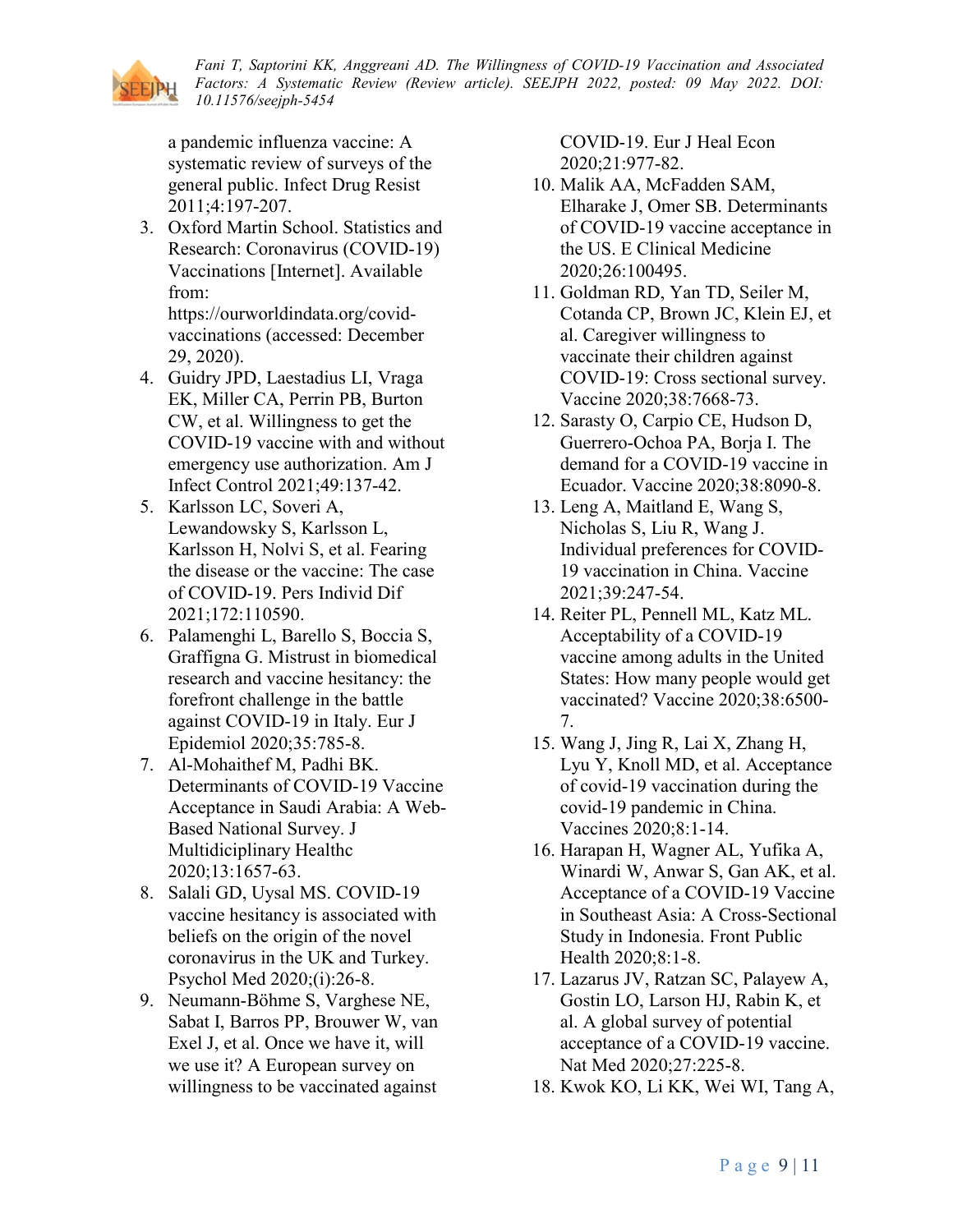Wong SYS, Lee SS. Influenza vaccine uptake, COVID-19 vaccination intention and vaccine hesitancy among nurses: A survey. Int J Nurs Stud 2021;114:103854.

- 19. Wang K, Wong ELY, Ho KF, Cheung AWL, Chan EYY, Yeoh EK, et al. Intention of nurses to accept coronavirus disease 2019 vaccination and change of intention to accept seasonal influenza vaccination during the coronavirus disease 2019 pandemic: A crosssectional survey. Vaccine 2020;38:7049-56.
- 20. Nzaji MK, Ngombe LK, Mwamba GN, Ndala DBB, Miema JM, Lungoyo CL, et al. Acceptability of Vaccination Against COVID-19 Among Healthcare Workers in the Democratic Republic of the Congo. Pragmatic Obs Res 2020;11:103-9.
- 21. Bell S, Clarke R, Mounier-Jack S, Walker JL, Paterson P. Parents' and guardians' views on the acceptability of a future COVID-19 vaccine: A multi-methods study in England. Vaccine 2020;38:7789-98.
- 22. Zhang KC, Fang Y, Cao H, Chen H, Hu T, Chen YQ, et al. Parental Acceptability of COVID-19 Vaccination for Children Under the Age of 18 Years: Cross-Sectional Online Survey. JMIR Pediatr Parent 2020;3:e24827.
- 23. Detoc M, Bruel S, Frappe P, Tardy B, Botelho-Nevers E, Gagneux-Brunon A. Intention to participate in a COVID-19 vaccine clinical trial and to get vaccinated against COVID-19 in France during the pandemic. Vaccine 2020;38:7002-6.
- 24. Lin Y, Hu Z, Zhao Q, Alias H, Danaee M, Wong LP. Understanding

COVID-19 vaccine demand and hesitancy: A nationwide online survey in China. PLoS Negl Trop Dis 2020;14:e0008961.

- 25. Klein SL, Pekosz A. Sex-based Biology and the Rational Design of Influenza Vaccination Strategies. J Infect Dis 2014;209S114-9.
- 26. Pulcini C, Massin S, Launay O, Verger P. Factors associated with vaccination for hepatitis B, pertussis, seasonal and pandemic influenza among French general practitioners: A 2010 survey. Vaccine 201320;31:3943-9.
- 27. Lin C, Tu P, Beitsch LM. Confidence and Receptivity for COVID-19 Vaccines: A Rapid Systematic Review. Vaccines 2020;9:16.
- 28. Moran KR, Del Valle SY. A Meta-Analysis of the Association between Gender and Protective Behaviors in Response to Respiratory Epidemics and Pandemics. PLoS One 2016;11:e0164541.
- 29. Li X, Xu S, Yu M, Wang K, Tao Y, Zhou Y, et al. Risk factors for severity and mortality in adult COVID-19 inpatients in Wuhan. J Allergy Clin Immunol 2020;146:110-8.
- 30. Newman PA, Logie C. HIV vaccine acceptability: a systematic review and meta-analysis. AIDS 2010;24:1749-56.
- 31. Malik AA, McFadden SM, Elharake J, Omer SB. Determinants of COVID-19 vaccine acceptance in the US. E Clinical Medicine 2020;26:100495.
- 32. Al-Mohaithef M, Padhi BK. Determinants of COVID-19 Vaccine Acceptance in Saudi Arabia: A Web-